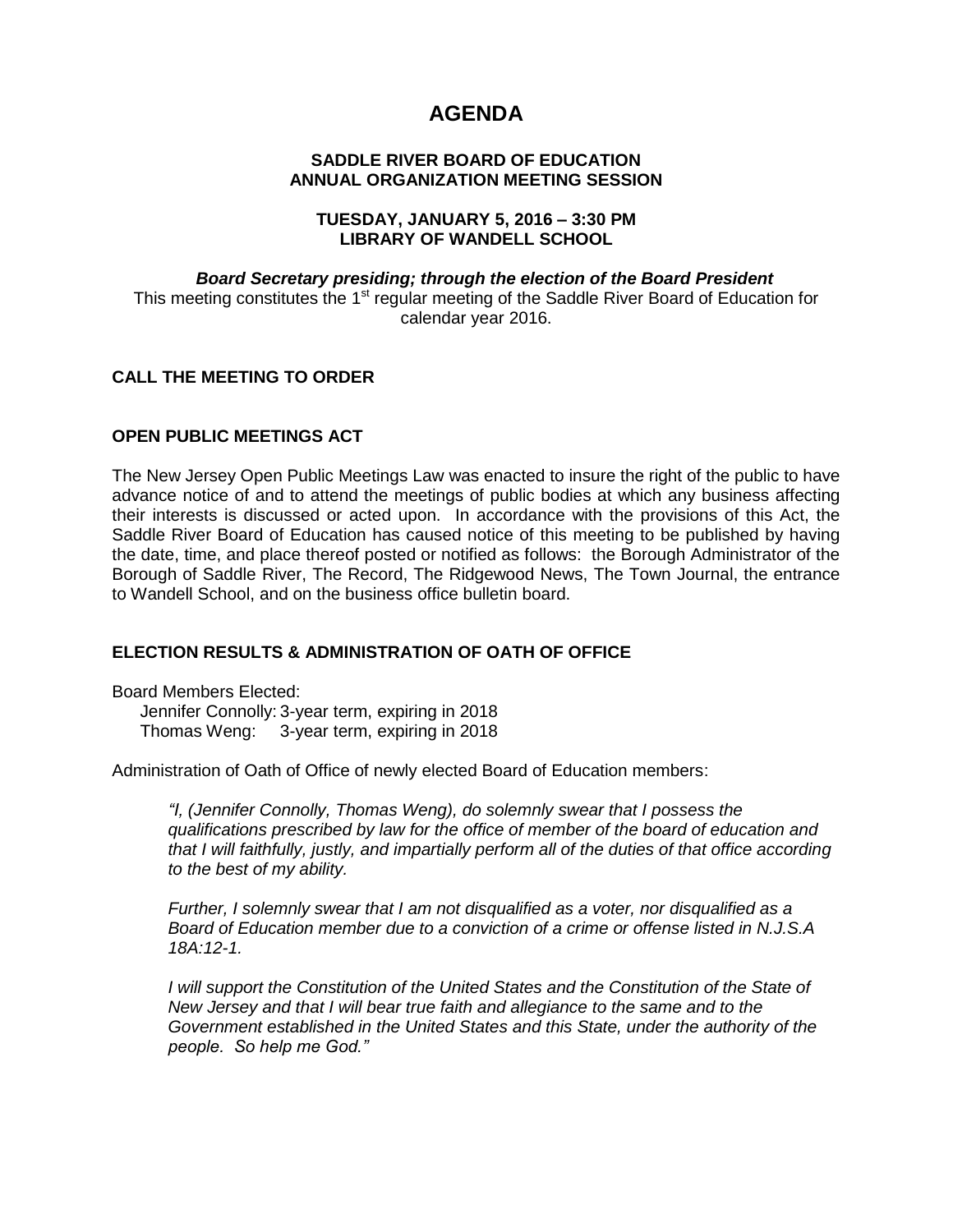#### **ROLL CALL & INFORMATION – 2016 BOARD OF EDUCATION**

|                | Present | Absent | <b>Term Expires</b> |
|----------------|---------|--------|---------------------|
| Ms. Connolly   |         |        | 2018                |
| Ms. Feldsott   |         |        | 2016                |
| Mr. Lasalandra |         |        | 2017                |
| Mr. Senger     |         |        | 2016                |
| Mr. Weng       |         |        | 2018                |

Others Present:

#### **FLAG SALUTE**

#### **ANNUAL ORGANIZATION INFORMATION AND ACTION ITEMS**

1. Nominations and election of President:

Board Secretary calls for nominations for President

**Nominated Nominated Nominated Resident of the Board of Education** 

Roll Call Vote: JC: \_\_\_\_\_ IF: \_\_\_\_\_\_ JL: \_\_\_\_\_ HS: \_\_\_\_\_ TW: \_\_\_\_\_\_

\_\_\_\_\_\_\_\_\_\_\_\_\_\_\_elected President of the Board of Education

#### *Newly elected President presides over the remainder of the meeting.*

2. Nominations and election of Vice President:

President calls for nominations for Vice President

Nominated The Vice President of the Board of Education

Roll Call Vote: JC: \_\_\_\_\_ IF: \_\_\_\_\_\_ JL: \_\_\_\_\_ HS: \_\_\_\_\_ TW: \_\_\_\_\_\_

\_\_\_\_\_\_\_\_\_\_\_\_\_\_\_elected Vice President of the Board of Education

3. Motion to approve the following Code of Ethics:

BE IT RESOLVED, that the New Jersey School Boards Association "Code of Ethics" shall be considered the official Code of Ethics of the Saddle River Board of Education:

- a. I will uphold and enforce all laws, state board rules and regulations, and court orders pertaining to schools. Desired changes should be brought about only through legal and ethical procedures.
- b. I will make decisions in terms of the educational welfare of children and will seek to develop and maintain public schools which meet the individual needs of all children regardless of their ability, race, creed, sex or social standing.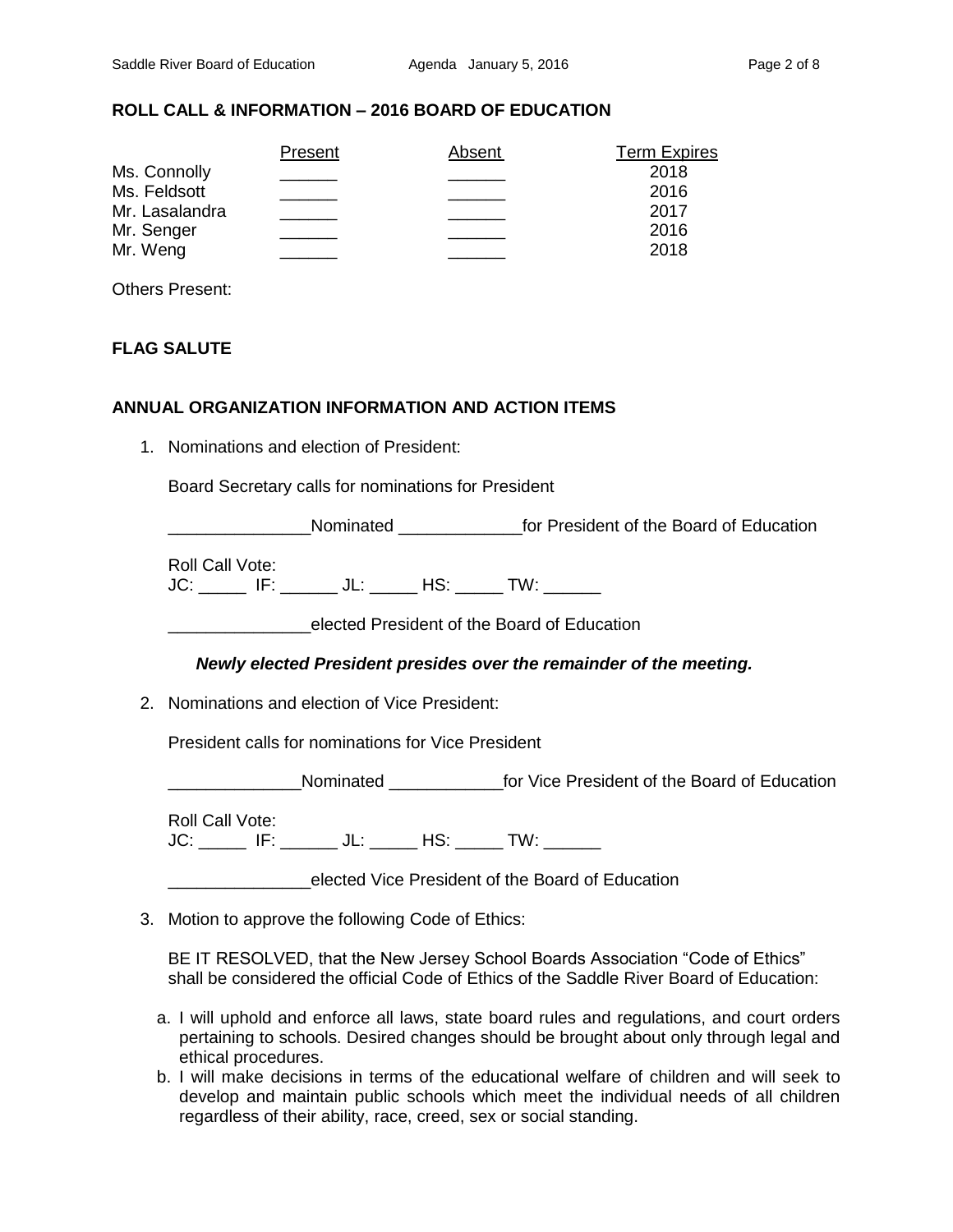- c. I will confine my Board action to policy-making, planning, and appraisal and I will help to frame policies and plans only after the board has consulted those who will be affected by them.
- d. I will carry out my responsibility, not to administer the schools, but, together with my fellow Board members, to see that they are well run.
- e. I will recognize that authority rests with the Board of Education and will make no personal promises nor take any private action which may compromise the Board.
- f. I will refuse to surrender my independent judgment to special interest or partisan, political groups or to use the schools for personal gain or for the gain of friends.
- g. I will hold confidential all matters pertaining to the schools which, if disclosed, would needlessly injure individuals or the schools. But in all other matters, I will provide accurate information and, in concert with my fellow Board members, interpret to the staff the aspirations of the community for its schools.
- h. I will vote to appoint the best qualified personnel available after consideration of the recommendation of the chief administrative officer.
- i. I will support and protect school personnel in proper performance of their duties.
- j. I will refer all complaints to the chief administrative officer and will act on such complaints at public meetings only after failure of an administrative solution.

Introduced by: Seconded by: Vote:

4. Motion to readopt current policies, bylaws and regulations of the Saddle River School District.

Introduced by: Seconded by: Vote:

5. Motion to approve the appointment of Henry Senger as the Saddle River Board of Education delegate to the New Jersey School Boards Association.

Introduced by: Seconded by: Vote:

- 6. Motion to approve the appointments to the following committees, including chairpersons, by the President of the Board:
	- 1. Finance/Budget Committee:
	- 2. Board Communications Committee:
	- 3. Technology Committee:
	- 4. Curriculum Committee:
	- 5. Renovation Committee:
	- 6. Wandell School Recreation Committee:
	- 7. Liaisons: Ramsey Board of Education:

Northern Highlands Board of Education:

- 8. Home and School Association:
- 9. New Jersey School Boards Association/NJSBA Legislative Committee:
- 10. Policy Committee:
- 11. Health, Well-being, Safety and Transportation Committee:
- 12. Negotiations Committee:
- 13. Search Committee: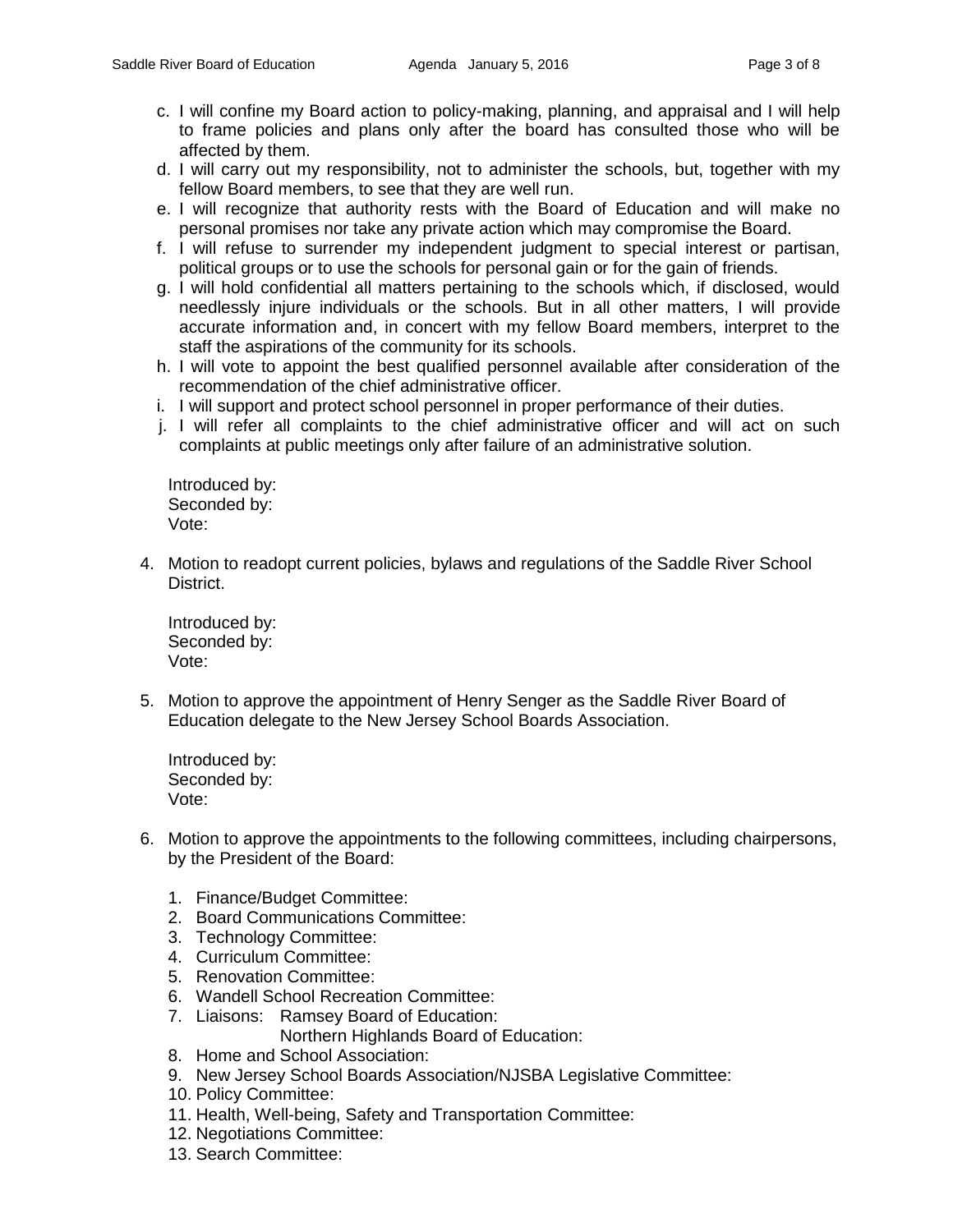14. Liaison to Mayor and Council: 15. Blue Ribbon Committee:

Introduced by: Seconded by: Vote:

- 7. Motion to establish the location, time and dates of the regular public meetings of the Board of Education as follows:
	- Location: Library of Wandell School, 97 E. Allendale Rd., Saddle River, NJ 07458 Time: 7:30 p.m.
	- Dates: Tuesday, January 19, 2016 Tuesday, February 23, 2016 Tuesday, March 15, 2016 (Tentative Budget Approval) Tuesday, April 26, 2016 (Budget Public Hearing and Adoption) Tuesday, May 17, 2016 Tuesday, June 21, 2016 Tuesday, July 19, 2016 Tuesday, August 16, 2016 Tuesday, September 20, 2016 Tuesday, October 18, 2016 Tuesday, November 15, 2016 Tuesday, December 20, 2016 Tuesday, January 3, 2017 – Organization Meeting

Please note: As part of this motion formal action may be taken by the Board of Education at all special public meetings as well as at regular meetings.

Introduced by: Seconded by: Vote:

8. Motion to establish *The Ridgewood News* and/or *The Record* and/or *The Town Journal* as the newspaper of record for the Saddle River School District.

Introduced by: Seconded by: Vote:

9. Motion to adopt Roberts Rules of Order as the official parliamentary procedure manual to be used to conduct meetings.

Introduced by: Seconded by: Vote:

10. Motion to approve the following appointments through June 30, 2016: Board Secretary (N.J.S.A. 18A:17-5) Donna M. Logan Public Agency Compliance Officer **Donna M. Logan** 504 Officer Glenn N. Stokes ADA Coordinator Debra Strauss Title IX Coordinator **Debra Strauss** Debra Strauss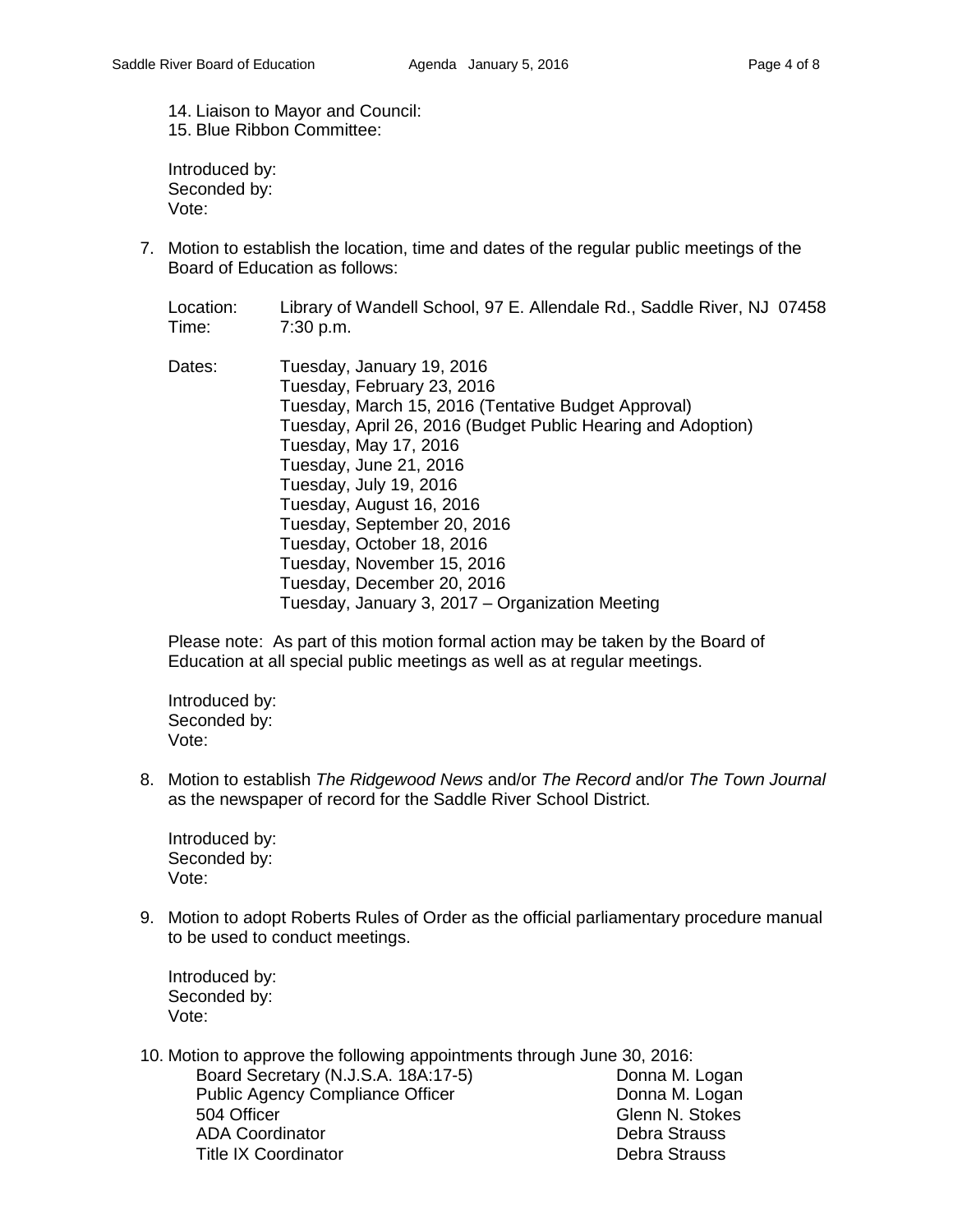| <b>AHERA Officer</b><br><b>Interventions and Referral Services</b><br>Harassment, Intimidation & Bullying Specialist<br>Anti Bullying Coordinator<br><b>Integrated Pest Management Coordinator</b><br><b>School Funds Investor</b><br><b>Purchasing Agent</b><br><b>Affirmative Action Officer</b><br>Alternate High School Assessment Coordinator<br>Curriculum and Instruction<br><b>ESL/Bilingual Coordinator</b><br><b>Homeless Liaison</b><br><b>Test Coordinator</b> | Donna M. Logan<br>Glenn N. Stokes<br>Glenn N. Stokes<br>Debra Strauss<br>Glenn N. Stokes<br>Donna M. Logan<br>Donna M. Logan<br>Glenn N. Stokes<br>Debra Strauss<br>Glenn N. Stokes<br>William Ronzitti, PhD<br>Debra Strauss<br>Glenn N. Stokes<br>Glenn N. Stokes |
|----------------------------------------------------------------------------------------------------------------------------------------------------------------------------------------------------------------------------------------------------------------------------------------------------------------------------------------------------------------------------------------------------------------------------------------------------------------------------|---------------------------------------------------------------------------------------------------------------------------------------------------------------------------------------------------------------------------------------------------------------------|
| <b>NCLB/Title I Coordinator</b><br><b>NJSMART Coordinator</b><br><b>PARCC Coordinator</b>                                                                                                                                                                                                                                                                                                                                                                                  | <b>Jody Murphy</b><br>Glenn N. Stokes                                                                                                                                                                                                                               |

Introduced by: Seconded by: Roll Call Vote: JC: \_\_\_\_\_ IF: \_\_\_\_\_\_ JL: \_\_\_\_\_ HS: \_\_\_\_\_ TW: \_\_\_\_\_\_

11. Motion to approve the extension of the following appointments & contracts through June 30, 2016:

| School Physician        | Robert A. Hands, MD                                    |
|-------------------------|--------------------------------------------------------|
| Auditor                 | Lerch, Vinci & Higgins, LLP                            |
| <b>Board Attorney</b>   | Cleary Giacobbe Alfieri Jacobs, LLC (Matthew Giacobbe) |
| Architect/Engineer      | <b>LAN Associates</b>                                  |
| Insurance Risk Manager  | Brown and Brown Metro                                  |
| <b>Purchasing Co-op</b> | Educational Data Services, Inc.                        |
| Purchasing Co-op        | Middlesex Regional ESC                                 |
|                         |                                                        |

Introduced by: Seconded by: Vote:

12. Motion to retain Rullo & Juillet Associates, Inc. to provide Right-To-Know services and asbestos management services (AHERA) as "Extraordinary Unspecifiable Services" through June 30, 2016.

Introduced by: Seconded by: Vote:

13. Motion to readopt current and recently revised curricula, textbooks and computer software for the Wandell Elementary School through June 30, 2016.

Introduced by: Seconded by: Roll Call Vote: JC: \_\_\_\_\_\_ IF: \_\_\_\_\_\_ JL: \_\_\_\_\_ HS: \_\_\_\_\_ TW: \_\_\_\_\_\_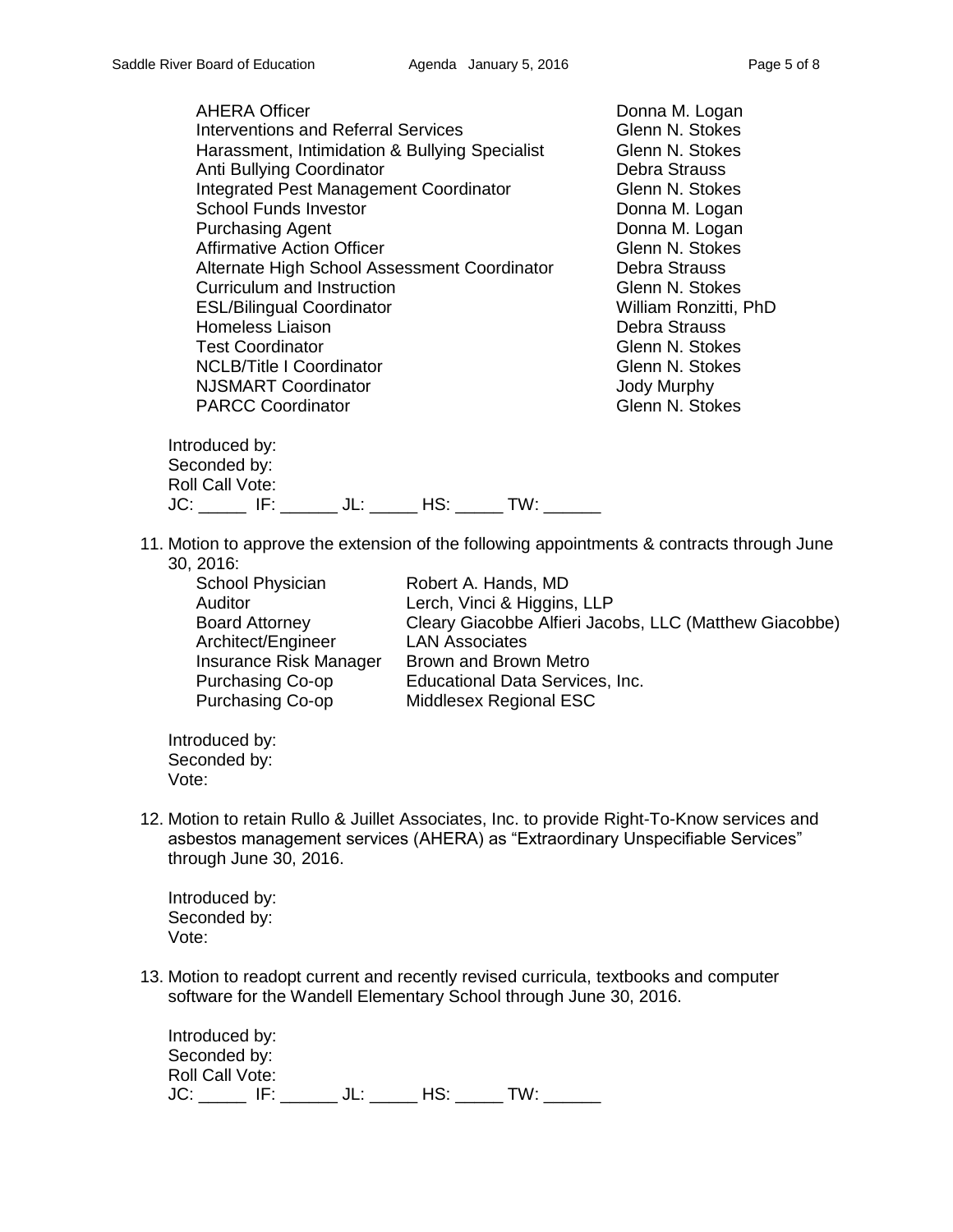14. Motion to adopt mandated and permitted pupil records, which include personal data, attendance, evaluations and health records for regular and classified students, school rules and regulations and other records required by the State of New Jersey through June 30, 2016..

Introduced by: Seconded by: Vote:

15. Motion to approve the emergency procedures as described in the official Saddle River Emergency Management Plan through June 30, 2016.

Introduced by: Seconded by: Vote:

16. Motion to authorize the following Board of Education accounts to be maintained at Capital One Bank, N.A. through June 30, 2016 with the authorized signatures for issuing warrants as set forth below:

| <b>Number</b> | <b>Name</b>                                          | <b>Signatories</b>                                                                                          | # Signatures Rq'd |
|---------------|------------------------------------------------------|-------------------------------------------------------------------------------------------------------------|-------------------|
| 7047728473    | <b>Current Account</b>                               | President or<br><b>Board Member Designee</b><br><b>Treasurer of School Monies</b><br><b>Board Secretary</b> | 3                 |
| 7047728481    | Payroll Account                                      | <b>Treasurer of School Monies</b>                                                                           | 1                 |
| 7047728503    | Payroll Agency Account                               | <b>Treasurer of School Monies</b>                                                                           | 1                 |
| 7047728511    | <b>Unemployment Fund</b>                             | President or<br><b>Board Member Designee</b><br><b>Treasurer of School Monies</b><br><b>Board Secretary</b> | $\overline{2}$    |
| 7527398465    | <b>FSA Account</b>                                   | President or<br><b>Board Member Designee</b><br><b>Treasurer of School Monies</b><br><b>Board Secretary</b> | $\overline{2}$    |
| 7047728546    | <b>Wandell School</b><br><b>Recreation Committee</b> | President or<br><b>Board Member Designee</b><br><b>Treasurer of School Monies</b><br><b>Board Secretary</b> | 3                 |
|               | 7047728554 Foundation Trust Account                  | President or<br><b>Board Member Designee</b><br><b>Treasurer of School Monies</b><br><b>Board Secretary</b> | $\overline{2}$    |
| 7047728562    | <b>Capital Reserve Account</b>                       | President or                                                                                                | 3                 |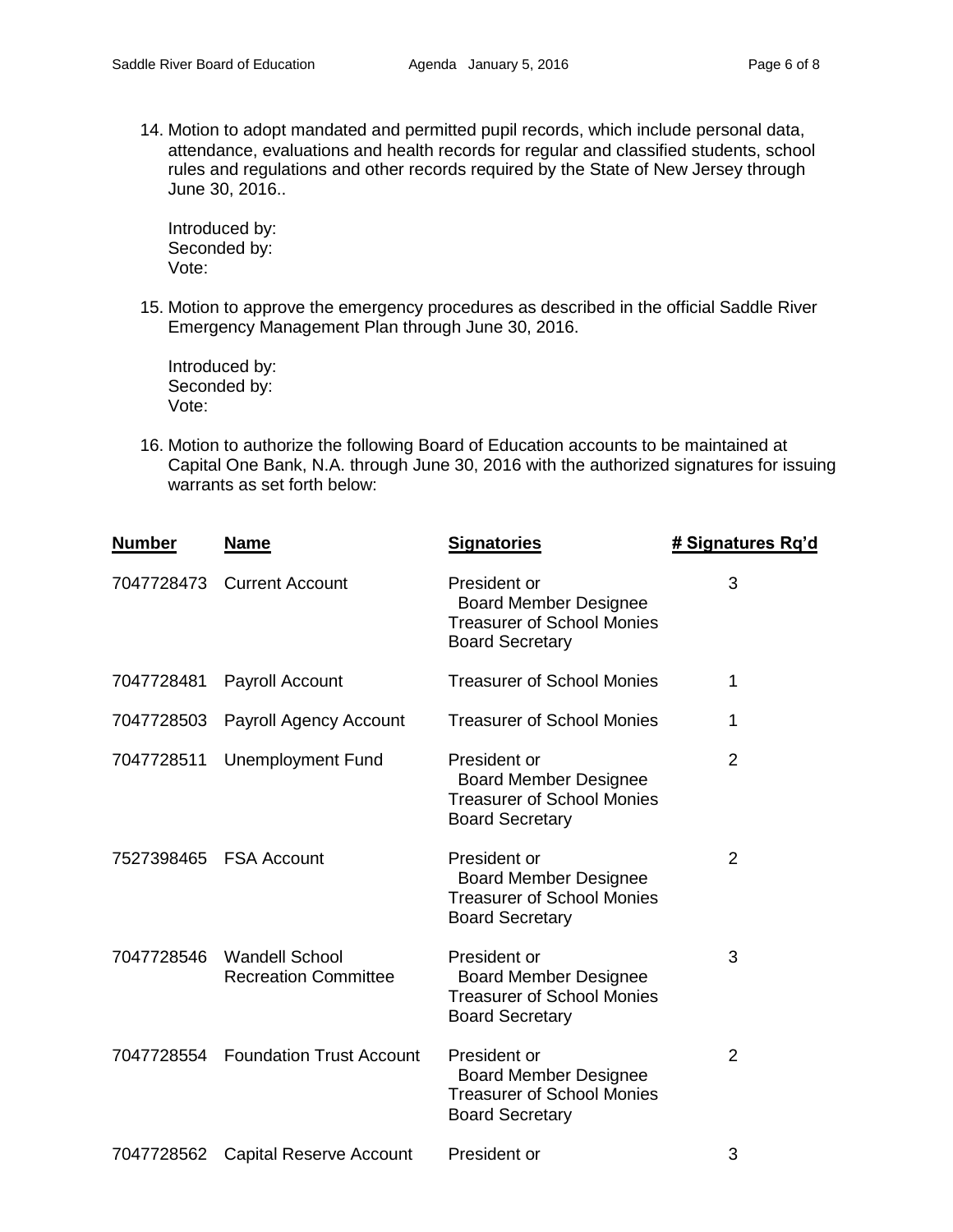Board Member Designee Treasurer of School Monies Board Secretary

| 7047728597 Cafeteria Account                         | President or<br><b>Board Member Designee</b><br><b>Treasurer of School Monies</b><br><b>Board Secretary</b> | 2 |
|------------------------------------------------------|-------------------------------------------------------------------------------------------------------------|---|
| 7047728538 Wandell School<br><b>Student Activity</b> | President or<br><b>Board Member Designee</b><br>Superintendent                                              | 2 |

Introduced by: Seconded by: Vote:

17. Motion to establish a petty cash fund through June 30, 2016 in the amount of \$300.00 with no single disbursement from the fund being in excess of \$50.00.

Board Secretary

Introduced by: Seconded by: Vote:

18. Motion to authorize the Business Administrator to make investment decisions through June 30, 2016 in accordance with N.J.S.A. 18A:20-37 through 39, through the following depositories:

> New Jersey Cash Management Fund Capital One Bank, N.A. TD Bank, N.A.

and to authorize the following Board of Education account to be maintained through June 30, 2016 at The State of New Jersey Cash Management Fund (custodian: State Street Bank and Trust Company) with the authorized signatures for issuing warrants as set forth below:

| Number        | Signatories                                                                                              |
|---------------|----------------------------------------------------------------------------------------------------------|
| 117-10626-171 | <b>President or Board Member Designee</b><br><b>Treasurer of School Monies</b><br><b>Board Secretary</b> |

Introduced by: Seconded by: Vote:

19. Motion to approve travel and related expense reimbursements in accordance with N.J.A.C. 6A:23B-1.2(b) through June 30, 2016.

Introduced by: Seconded by: Vote: